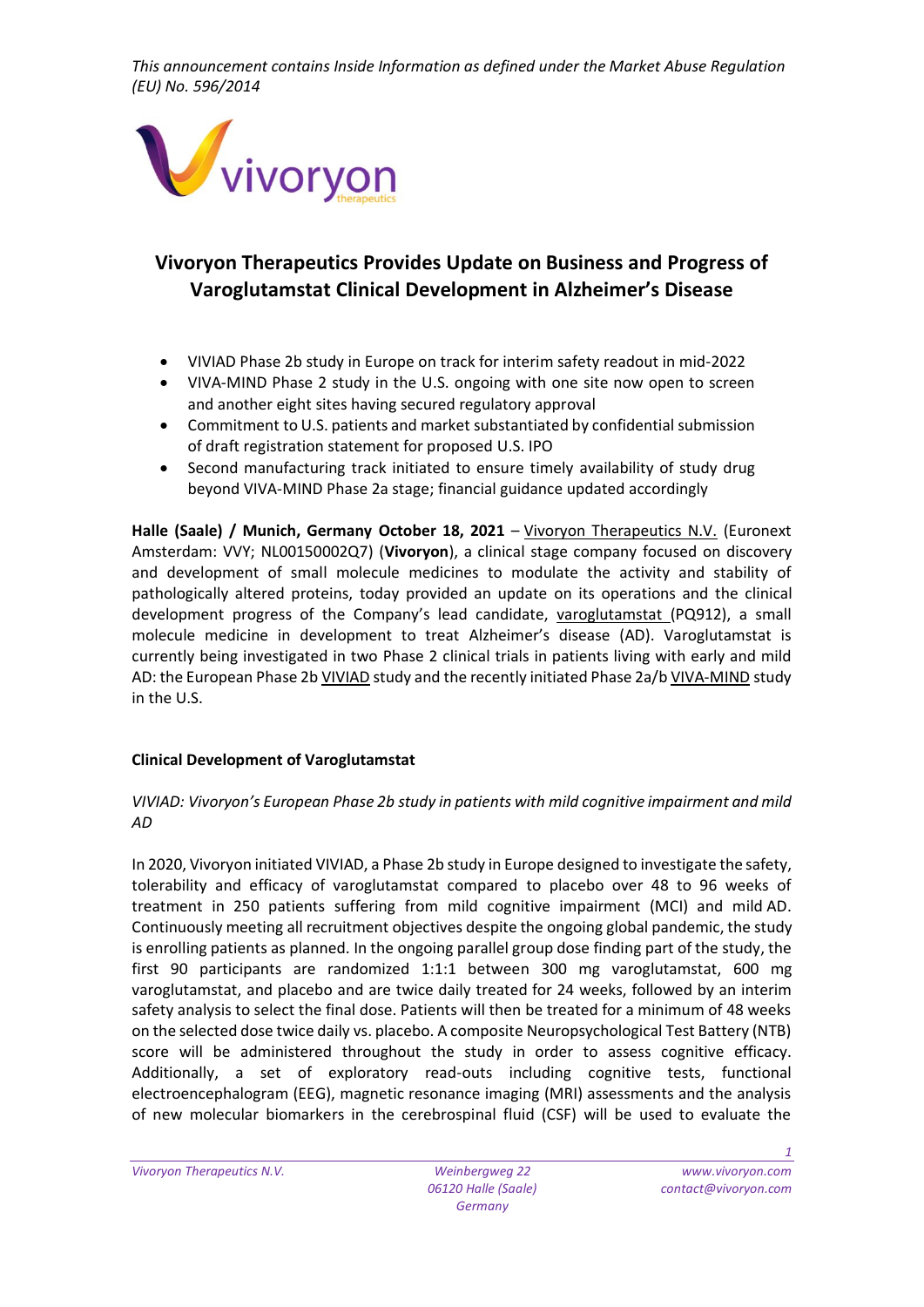

compound's effect on disease pathology. Secondary endpoints include long-term safety and tolerability of varoglutamstat and its efficacy on brain activity, cognition and activities of daily living. To avoid delays in recruitment and as a reaction to COVID-19-related patient and staff protection policies implemented at German study sites, Vivoryon is planning to more than double the originally planned number of study centers. Additional sites in Germany and the Netherlands have already been opened and the Company anticipates to initiate up to 10 additional sites in Spain and Poland over the next weeks. VIVIAD remains on track for an interim safety readout in mid-22 and Vivoryon continues to anticipate final data in the second half of 2023. Details on the study background and design were recently published in the Journal "[Alzheimer's Research & Therapy](https://alzres.biomedcentral.com/articles/10.1186/s13195-021-00882-9)".

## *VIVA-MIND: Vivoryon's U.S. Phase 2a/b in patients with early AD*

Vivoryon is also sponsoring VIVA-MIND, a complementary Phase 2a/b trial in the U.S., which is coordinated by the [Alzheimer's Disease Cooperative Study](https://www.adcs.org/) (ADCS) at the University of California San Diego (UCSD) School of Medicine and supported by the National Institute on Aging (NIA), part of the National Institutes of Health (NIH) with a \$15 million grant (NIA award number R01AG061146). VIVA-MIND was initiated in September 2021. The study seeks to enroll 180 patients into the Phase 2a adaptive dose-finding part and is ongoing, with one site now approved to screen participants and a group of another eight sites having secured regulatory approval.

"More than 6 million patients are currently living with Alzheimer's in the U.S. alone, and despite recent developments, a huge need remains for safe, widely available effective disease-modifying therapies," commented Dr. Howard Feldman, Professor of Neurosciences and Director of the ADCS at UC San Diego, and the VIVA-MIND study director. "We are excited to offer those eligible for VIVA-MIND the option to participate in a clinical trial investigating the potential benefits of varoglutamstat, a novel type of AD medication, designed to address several key disease mechanisms.

Based on its mechanism of action and encouraging data from earlier clinical studies, we believe that varoglutamstat is differentiated from other drugs in development, with potential benefits as an oral agent, potentially reduced side effects, and cost, which would make it accessible to a large number of AD patients who are anxiously waiting for new treatment options."

The initial Phase 2a adaptive dose-finding part will investigate a range of 150 mg to 600 mg twice daily. An interim futility analysis is planned for the first half of 2023. If predefined criteria are fulfilled, the trial will pass a stage-gate into the Phase 2b part, enrolling an additional 234 patients treated at the selected dose for at least 72 weeks, with a total of 414 patients being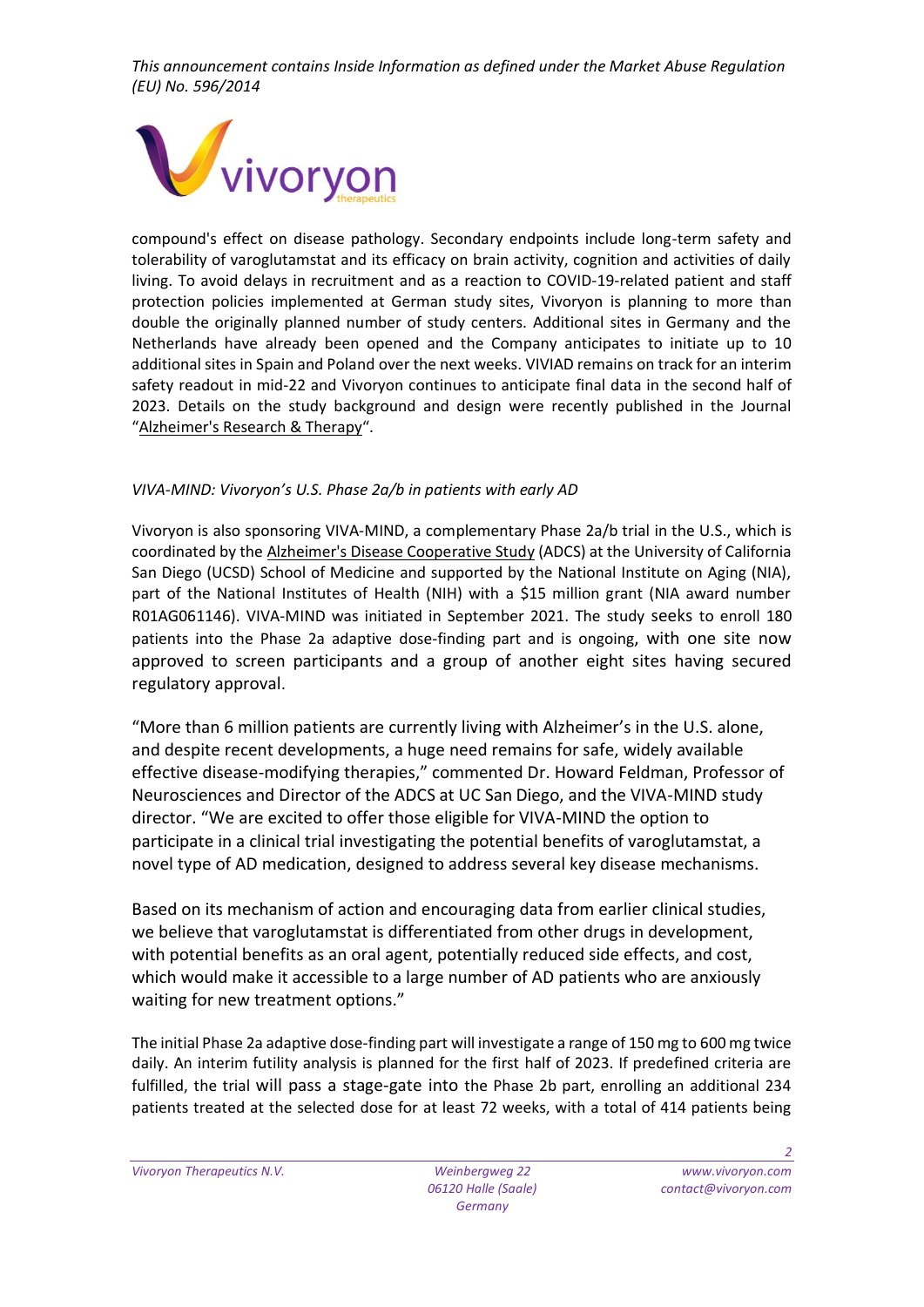

treated on stable doses of varoglutamstat for 18 months. The primary endpoint for this study is CDR-SB (clinical dementia rating scale - sum of boxes), an established approvable endpoint measuring a combination of cognitive abilities and activities of daily living.

#### *Clinical development strategy*

Prior to VIVIAD and VIVA-MIND, Vivoryon completed two clinical studies of varoglutamstat. A first-in-human Phase 1 trial conducted in 205 healthy volunteers showed that varoglutamstat was well-tolerated and also provided important information on dose response and target occupancy. The subsequent first-in-patient Phase 2a trial, SAPHIR, enrolled 120 patients suffering from early AD achieved not only the primary objective of obtaining important safety information, but also showed evidence of the disease-modifying activity of varoglutamstat. The study delivered encouraging results after only 12 weeks of treatment, showing evidence of improving not only pathological hallmarks, but also synaptic function and connectivity, cognition, memory and attention in AD patients. The Company based the selection of endpoints for both VIVIAD and VIVA-MIND on the outcome of SAPHIR as well as the regulatory draft guidelines for AD drug development by FDA and EMA introduced in 2018. By combining these two studies, Vivoryon intends to assess if potential cognitive improvements in patients in the European VIVIAD trial will translate into an established clinical endpoint in patients in the U.S. VIVA-MIND trial.

#### **Business Update**

#### *Measures implemented to secure study drug supply beyond VIVA-MIND Phase 2a stage*

Vivoryon is committed to efficiently moving varoglutamstat through clinical development. To ensure sustainable study drug supply for the VIVA-MIND U.S. study, Vivoryon has decided to expand its manufacturing capabilities for production of active pharmaceutical ingredient (API) by initiating a second line of manufacturing with an additional partner. This will increase the total number of manufacturing sites for varoglutamstat to three on two different continents, providing supply for VIVA-MIND beyond the ongoing Phase 2a adaptive dose finding part, as well as for potential future studies in other geographies, with the added benefit of increasing flexibility to react to global challenges such as the ongoing pandemic. To account for the costs associated with these measures, Vivoryon is updating its financial guidance. According to current planning and estimates, the Company now expects a cash reach until mid-2022 (previous guidance: Q2 2023). A detailed update on anticipated working capital requirements and associated potential financing activities as well as resulting timelines will be given in the context of Vivoryon's regular filings.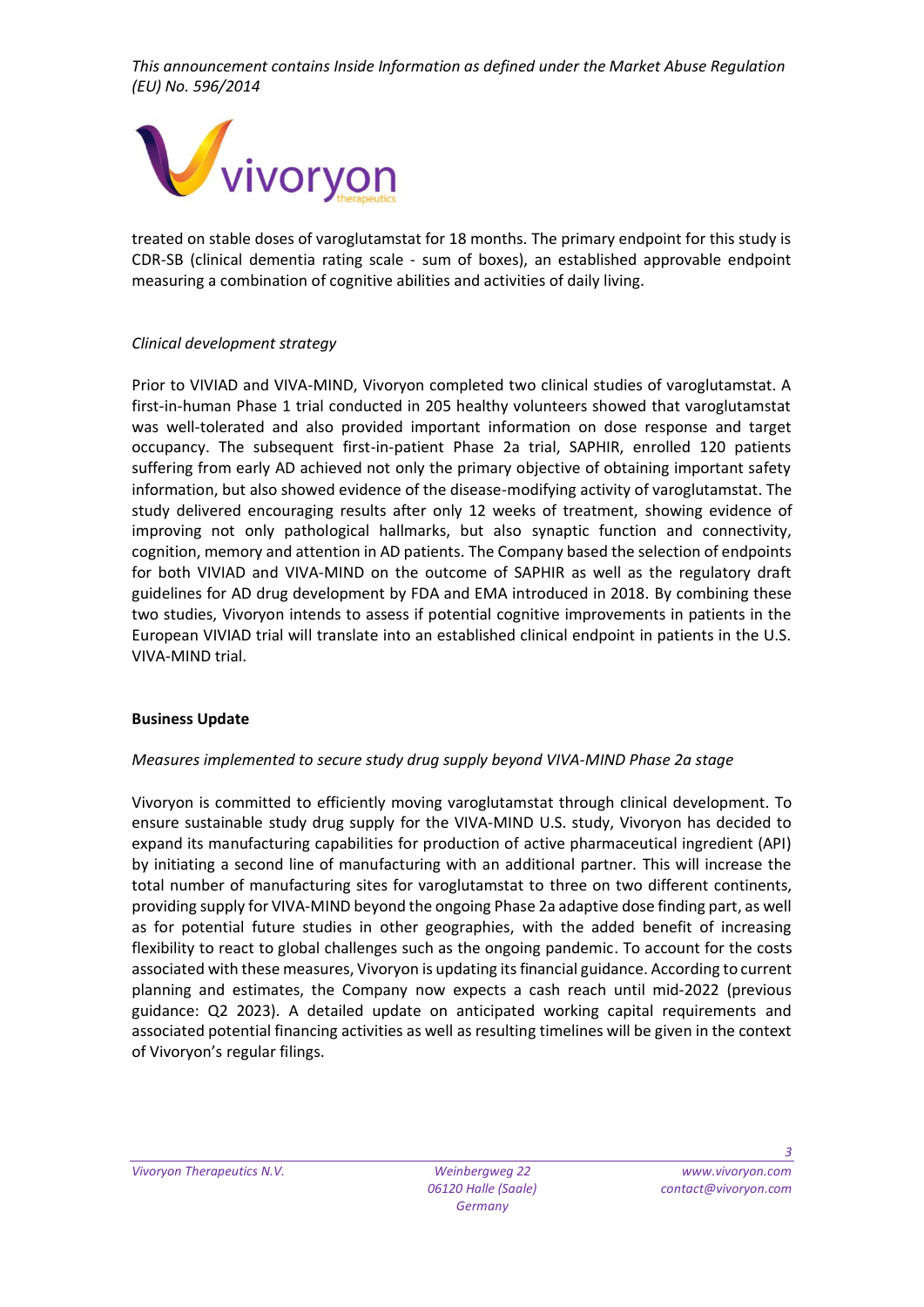

*Vivoryon substantiates commitment to U.S. patients and market with confidential submission of draft registration statement for proposed U.S. IPO*

The commencement of the VIVA-MIND clinical study demonstrates Vivoryon's commitment to the U.S. patients and market. It is Vivoryon's intention to establish a U.S. listing on Nasdaq. To this effect, Vivoryon recently confidentially submitted a draft registration statement on Form F-1 to the U.S. Securities and Exchange Commission for purposes of a potential initial public offering of its common shares in the United States. While the timing of the transaction, if any, is uncertain and will depend on market conditions, among other things, Vivoryon expects the size and other characteristics of the transaction to be such that an approved EU prospectus, in addition to the U.S. registration statement on Form F-1, would not be required.

"We are following a diligently designed development strategy and making continued progress towards overcoming the challenges of drug development in AD, moving varoglutamstat through clinical development as efficiently as possible," said Dr. Ulrich Dauer, CEO of Vivoryon. "We are thrilled to partner with the outstanding ADCS team on our first clinical study in the U.S. Knowing that ADCS has selected varoglutamstat from the large number of different programs competing for their support is extremely encouraging and a great validation of our team's work over the past years. Looking into the future and in light of the global pandemic, we have implemented a number of measures to ensure that Vivoryon is well funded and able to deliver on our objective of bringing varoglutamstat to as many patients as possible."

###

**For more information, please contact:** Investor Contact **Vivoryon Therapeutics N.V.** Dr. Manuela Bader, Director IR & Communication Tel: +49 (0)345 555 99 30 Email: [IR@vivoryon.com](javascript:DeCryptX()

Media Contact **Trophic Communications** Valeria Fisher / Sophia Hergenhan Tel: +49 175 8041816 Email: [vivoryon@trophic.eu](javascript:DeCryptX()

## **About Vivoryon Therapeutics N.V.**

Vivoryon is a clinical-stage biotechnology company focused on developing innovative small molecule-based medicines. Driven by our passion for ground-breaking science and innovation, we strive to change the lives of patients in need suffering from severe diseases. We leverage our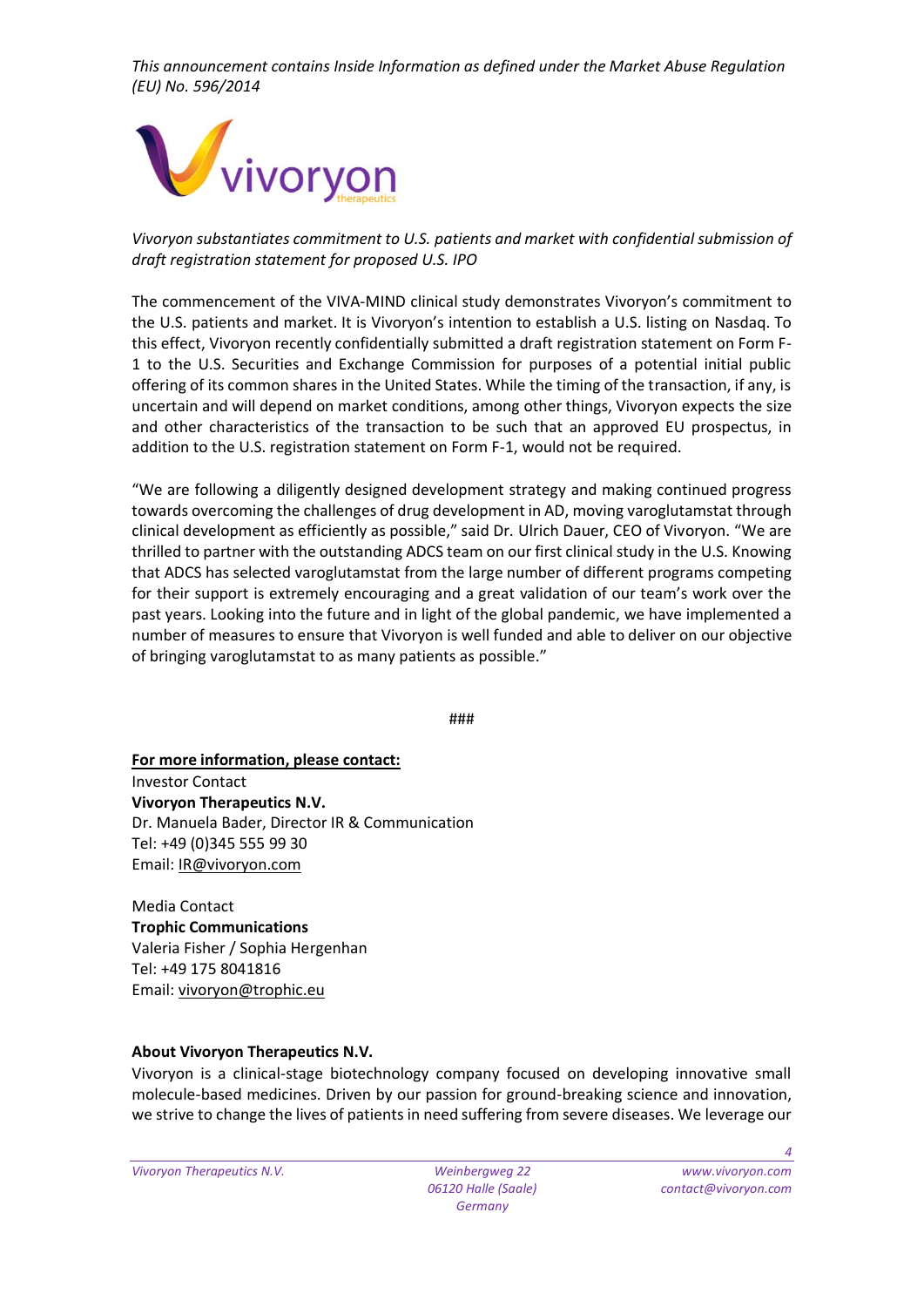

in-depth expertise in understanding post-translational modifications to develop medicines that modulate the activity and stability of proteins which are altered in disease settings. Beyond our lead program, varoglutamstat, which is in Phase 2 clinical development to treat Alzheimer's disease, we have established a solid pipeline of orally available small molecule inhibitors for various indications including cancer, inflammatory diseases and fibrosis. www.vivoryon.com

#### **About Varoglutamstat (PQ912)**

Vivoryon's most advanced medicine in development, varoglutamstat, is a differentiated smallmolecule inhibitor with a unique dual mechanism of action (MOA) designed to address all hallmarks of AD: Abeta pathology, tau pathology, neuroinflammation and synaptic impairment. Firstly, varoglutamstat blocks the enzyme glutaminyl cyclase (QPCT), which is found in the brains of AD patients in much higher quantities than in healthy individuals and which has been shown to be linked to AD pathology. QPCT catalyzes the formation of N3pE amyloid a particularly neurotoxic variant of Abeta peptides, which is not present in the brains of healthy individuals and only found in AD patients. N3pE amyloid in the brain acts as a seeding element for Abeta aggregation, thus providing a starting point for plaque formation. It and has been described to correlate with the cognitive ability of AD patients. Varoglutamstat acts further upstream of other therapeutics, aiming to prevent the toxic Abeta variant N3pE from forming and seeding plaques, rather than reducing them after they have formed. Secondly, varoglutamstat exploits the fact that the enzymatic activity of glutaminyl cyclases is also required for the stability and full potency of the proinflammatory protein CCL2, with QPCTL, an isoform of QPCT, upregulating CCL2 by converting it into pE-CCL2. Thus, blocking QPCTL holds the potential to reduce neuroinflammation. Moreover, CCL2 is also a promoter of the tau pathology, which, in turn is linked to synaptic impairment, enabling simultaneous targeting of these pathologies. In contrast to many other drugs in development in AD which are antibodies that have to be injected or infused, varoglutamstat can be very conveniently administered as an oral pill.

#### *Forward Looking Statements*

*This press release includes forward-looking statements, including, without limitation, those regarding the business strategy, management plans and objectives for future operations of the Vivoryon Therapeutics N.V. (the "Company"), estimates and projections with respect to the market for the Company's products and forecasts and statements as to when the Company's products may be available. Words such as "anticipate," "believe," "estimate," "expect," "forecast," "intend," "may," "plan," "project," "predict," "should" and "will" and similar expressions as they relate to the Company are intended to identify such forward-looking statements. These forward-looking statements are not guarantees of future performance; rather they are based on the Management's current expectations and assumptions about future events and trends, the economy and other future conditions. The forward-looking statements involve a number of known and unknown risks and uncertainties. These risks and uncertainties and other factors could materially adversely affect the outcome and financial effects of the plans and events described herein. Actual results, performance or events may differ materially from those expressed or implied in such forward-looking statements and from expectations. As a result, no undue reliance should be placed on such forward-looking statements. This press release does not*